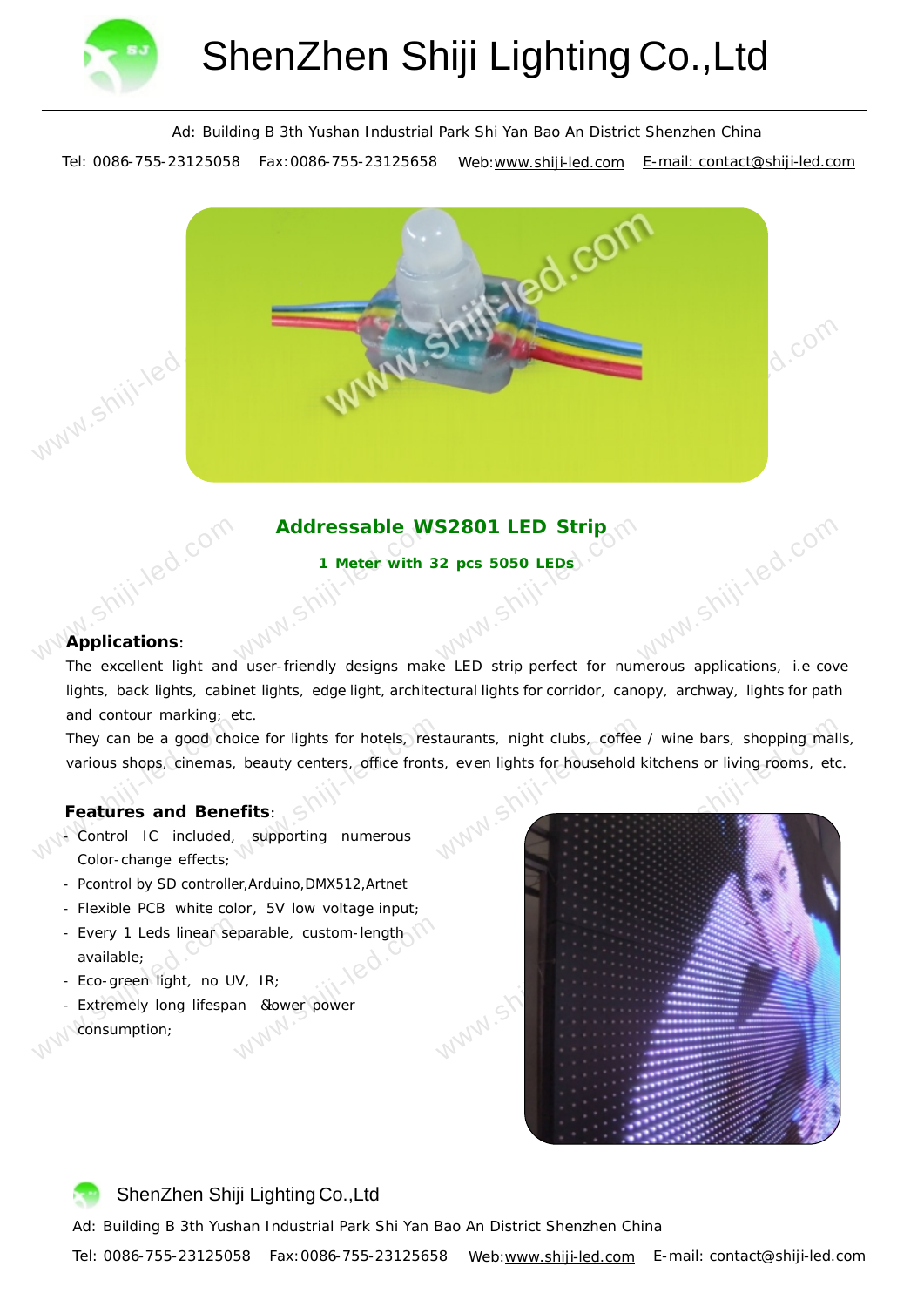

**羅順<br>Shenzh**<br>WWW.

ww.

Ad: Building B 3th Yushan Industrial Park Shi Yan Bao An District Shenzhen China

Tel: 0086-755-23125058 Fax: 0086-755-23125658 Web: www.shiji-led.com E-mail: contact@shiji-led.com

|                                                 |  | Technical Parameters:           |                                 |      |                       |             |  |  |
|-------------------------------------------------|--|---------------------------------|---------------------------------|------|-----------------------|-------------|--|--|
|                                                 |  | Light source                    |                                 |      | Epistar 5050 SMD LEDs |             |  |  |
|                                                 |  | Beam angle                      |                                 |      | 120 deg.              |             |  |  |
| n Shiji Lighting Co., Ltd<br>ww.shiji - led.com |  | Operating voltage               |                                 |      | DC5V                  |             |  |  |
|                                                 |  |                                 | Consumption watts per 32 LEDs/M |      |                       | 3 $9(max)W$ |  |  |
|                                                 |  | Pixel pitch mm                  |                                 |      | P31.25mm              |             |  |  |
|                                                 |  | Pixel resolution Dot/           |                                 |      |                       | 1024        |  |  |
|                                                 |  | Entire piece LED quantity       |                                 |      |                       | 32 pcs      |  |  |
|                                                 |  | Printed circuit board thickness |                                 |      |                       | 0.25mm      |  |  |
|                                                 |  | <b>Operation Temperature</b>    |                                 |      | $-10 - 40$            |             |  |  |
|                                                 |  | Storage Temperature             |                                 |      | $-20 - 80$            |             |  |  |
| chnical Parameter                               |  |                                 |                                 | W.SI |                       |             |  |  |
|                                                 |  |                                 |                                 |      |                       |             |  |  |

**Technical Parameter**

| <b>Part Number</b> | <b>Emitting</b> | <b>LED</b>                             |                       | <b>Power</b> | Current | Lumen per      | Waterproof      |
|--------------------|-----------------|----------------------------------------|-----------------------|--------------|---------|----------------|-----------------|
|                    | Color           | Quantity                               | (V)                   | (W/1m)       | (A/1m)  | 1m/32LED       | IP:65           |
| SJ-10032-S         | <b>RGB</b>      | 32/1M                                  | 5                     | 9W           | 1.8A    | R29/G81/B27 Im | Resin           |
| SJ-10032-P         | <b>RGB</b>      | 32/1M                                  | 5                     | 9W           | 1.8A    | R29/G81/B27 Im | <b>PVC Tube</b> |
|                    |                 | PVC Tube Housing Resin Glue waterproof | Resin Glue waterproof |              |         |                |                 |
|                    |                 |                                        |                       |              |         |                |                 |







**extra Red & Yellow cable for Power supply** 

4Pin JSM connector signal input

4Pin JSM connector signal output

# ShenZhen Shiji Lighting Co.,Ltd

Ad: Building B 3th Yushan Industrial Park Shi Yan Bao An District Shenzhen China

Tel: 0086-755-23125058 Fax:0086-755-23125658 Web:www.shiji-led.com E-mail: contact@shiji-led.com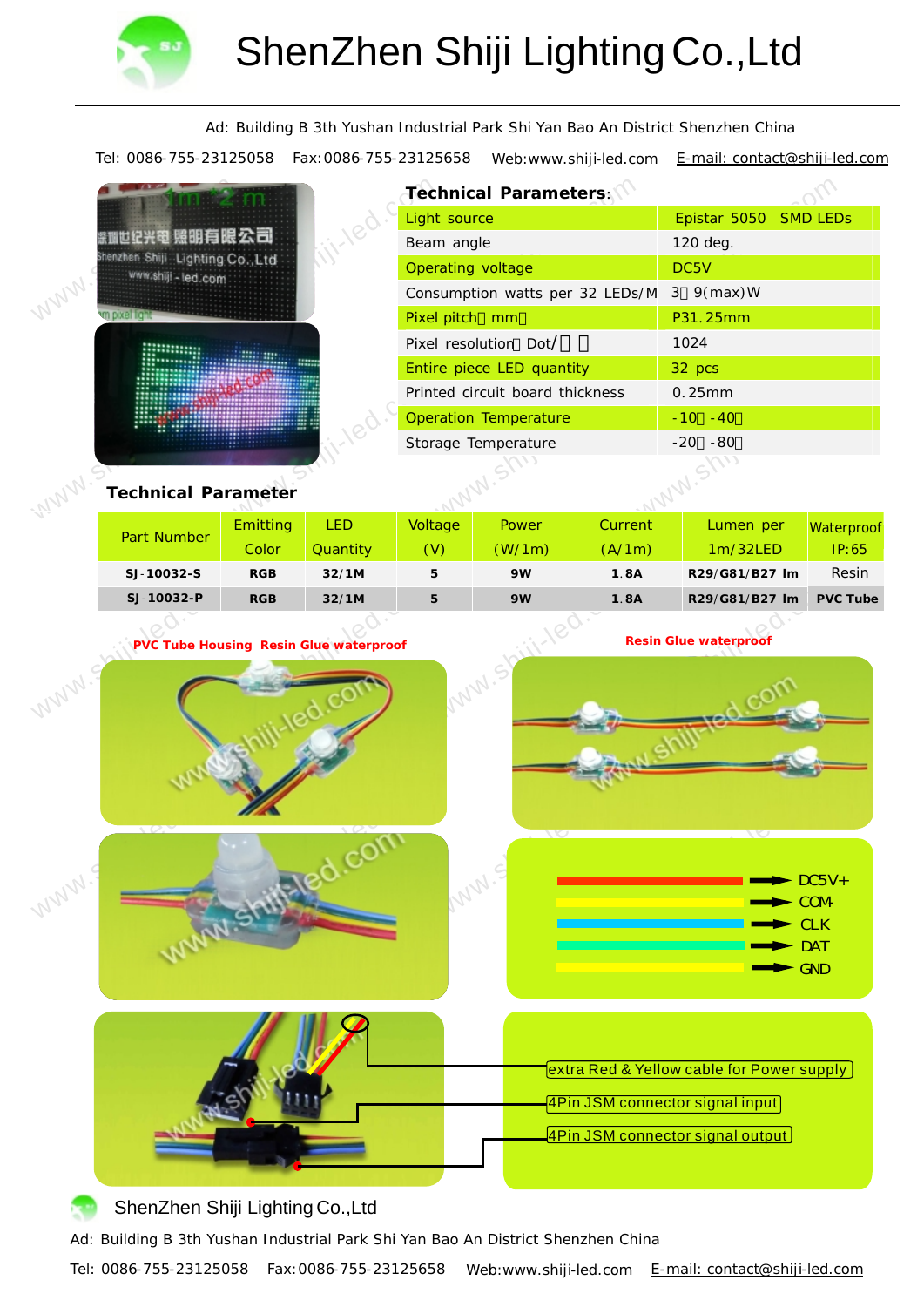



but the controllers must switch on off by AC at the same time.

we also have T4000 T8000 SD controller for more LED pixels

**Shiji Instruction for Flex Led Strip**

- but<br>we<br>Shiji-lnstruction<br>1) Qualified technician<br>standards needed<br>2) All applicable electr It the controllers must switch on off by AC at the same time<br>
be also have T4000 T8000 SD controller for more LED pix<br>
for Flex Led Strip<br>
ins needed for installation for our Flex Led Strip.<br>
to be followed.<br>
Itical and sa 1) Qualified technicians needed for installation for our Flex Led Strip. Specific electrical and safety standards needed to be followed.
	- 2) All applicable electrical and safety standards should be considered when installing the LED strips or related parts like power supply, LED controller and etc.
	- 3) Attention should be paid to standard ESD precautions when installing the strips. It is advised to use a wrist strap during soldering to remove any static electricity. Static electricity may damage the LEDs and other components on the strip.
	- 4) The conducting paths on the flexible PCB board should not b Bending operation: damaged during assembly. The strip and all components on i should not be mechanically stressed. The strip may be curved around small radii provided there are no LED components on the bend and the force does not crease the strip. The strip

should be secured down immediately to avoid fatigue and breakage.

5) Proper power supply should be needed to feed the Led strip.

## ShenZhen Shiji Lighting Co.,Ltd

Ad: Building B 3th Yushan Industrial Park Shi Yan Bao An District Shenzhen China

Tel: 0086-755-23125058 Fax:0086-755-23125658 Web:www.shiji-led.com E-mail: contact@shiji-led.com

operation emperature:<br>-30 ~-50